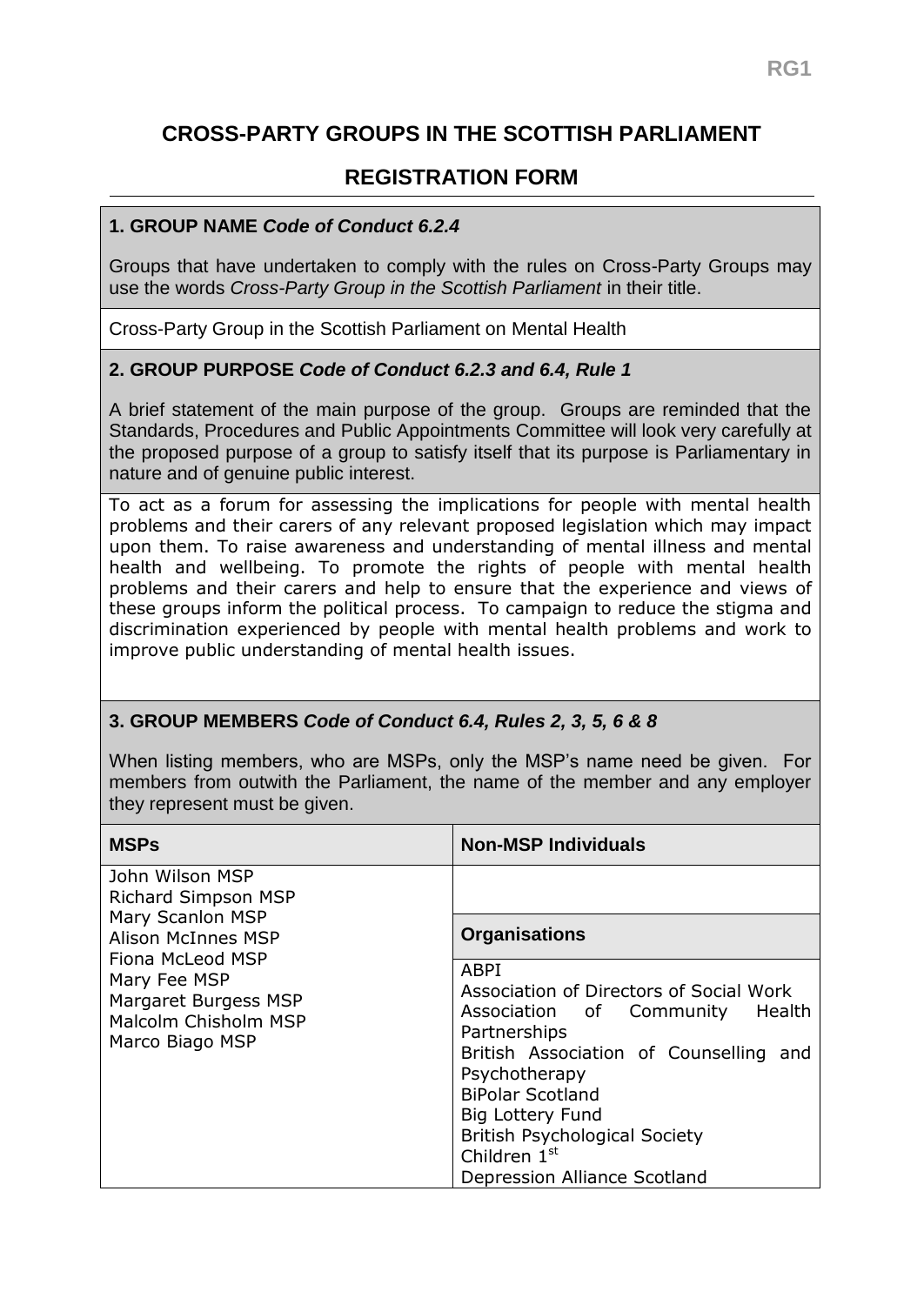| <b>GMC Scotland</b>                      |
|------------------------------------------|
| <b>Health Scotland</b>                   |
| Lesbian, Gay, Bisexual/ Transgender      |
| Youth Scotland                           |
| <b>Mental Health Foundation</b>          |
| Mental Health Nursing Forum              |
| <b>Mental Welfare Commission</b>         |
| Mindroom                                 |
| Penumbra                                 |
| <b>RNID</b>                              |
| <b>SAMH</b>                              |
| Support in Mind Scotland                 |
| Scottish Independent Advocacy Alliance   |
| <b>Scottish Council on Deafness</b>      |
| See Me Scotland                          |
| The Royal College of Psychiatrists in    |
| Scotland                                 |
| The Royal College Speech and Language    |
| Therapists                               |
| The Royal College of Nursing             |
| The Care Commission                      |
| of<br><b>The</b><br>Chartered<br>Society |
| Physiotherapists                         |
| The Samaritans                           |
| The Salvation Army                       |
| Voices of Experience                     |
|                                          |
| <b>OBSERVER ORGANISATIONS</b>            |
| <b>Audit Scotland</b>                    |
| Edinburgh Crisis Centre                  |
| Falkirk and District Association<br>for  |
| <b>Mental Health</b>                     |
| Astra Zeneca                             |
| Scottish Council on Human Bioethics      |
| <b>Highland Befrienders</b>              |
| <b>Your Voice</b>                        |
|                                          |
|                                          |

# **4. GROUP OFFICERS** *Code of Conduct 6.4, Rule 4*

Please amend titles as necessary e.g. to indicate joint office holders, or preferred titles.

| <b>Convener</b>      | John Wilson MSP                                  |
|----------------------|--------------------------------------------------|
| <b>Vice-Convener</b> | Mary Scanlon MSP /Malcolm Chisholm<br><b>MSP</b> |
| <b>Secretary</b>     | <b>RCPsych in Scotland</b>                       |
| <b>Treasurer</b>     | n/a                                              |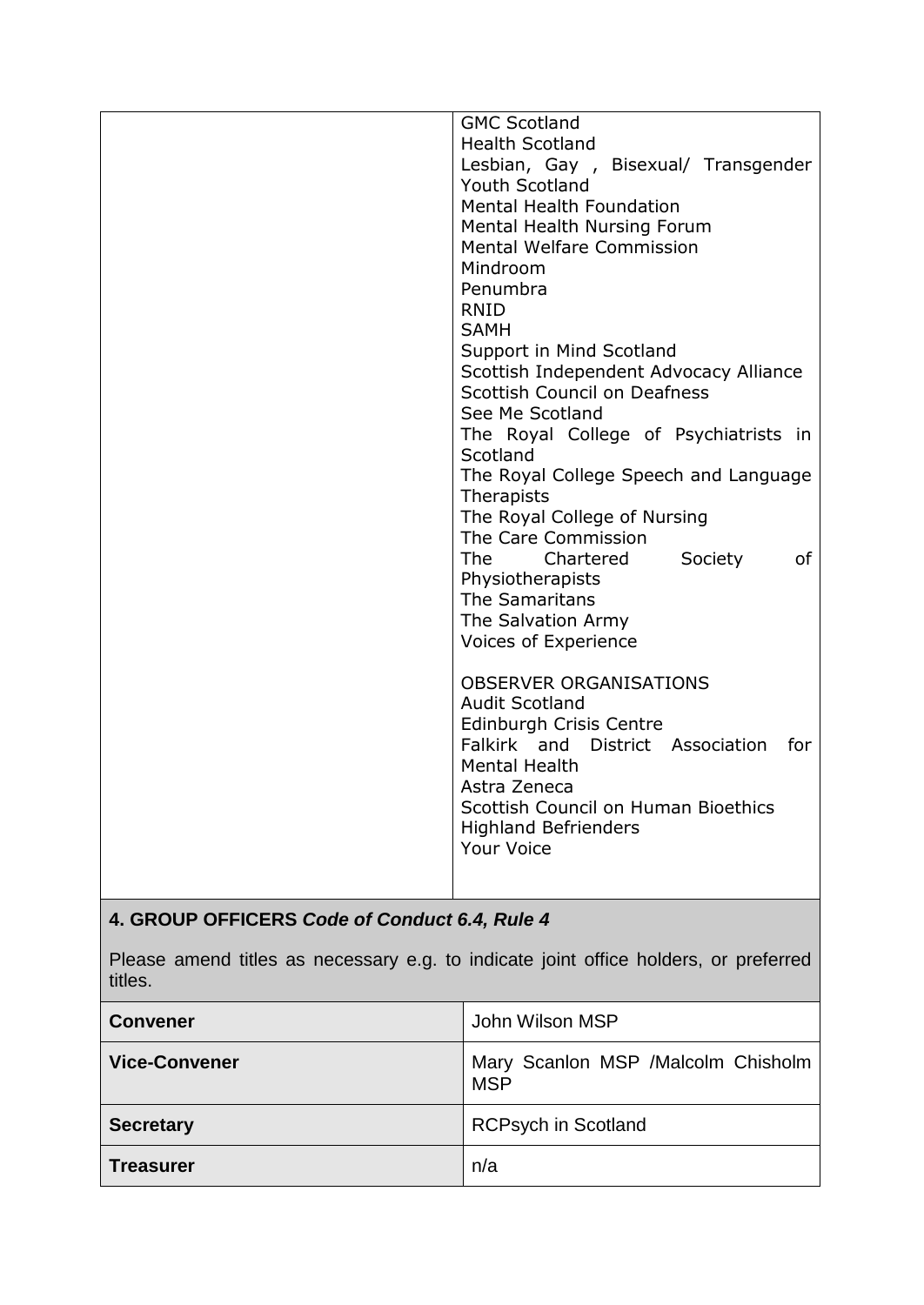## **5. FINANCIAL OR OTHER BENEFITS RECEIVED** *Code of Conduct 6.3.1 & 6.3.7*

The group must register any financial or other material benefit received by the group from whatever source, where the value of the financial sum or benefit from any single source exceeds £500 in any one calendar year. This includes donations, sponsorship, subscriptions, hospitality, gifts, visits, provision of services or accommodation or staff assistance. The value of use of Parliamentary facilities need not be registered.

The details requiring to be registered include a brief description of the benefit, the approximate monetary value, the date on which it was received and the source from which it came. Where a consultancy organisation provides benefits, the client on whose behalf these are provided should be named.

| <b>Date</b> | <b>Amount</b> | <b>Description</b> |
|-------------|---------------|--------------------|
|             |               | N/A                |

### **6. GROUP SUBSCRIPTION** *Code of Conduct 6.4, Rule 9*

Where a group charges or proposes to charge a subscription, this must be reasonable and the same for all members. The amount of the subscription should be registered and the purposes for which it is intended to use the subscription.

**Amount per group member per year** N/A

## **7. GROUP STAFF AS PARLIAMENTARY PASS HOLDERS**

If a group makes use of staff issued with a Parliamentary pass, any paid activity undertaken by those staff where the employer benefits from the pass holder's access to the Parliament must be registered. There is no need to state the amount of remuneration. The requirement relates both to staff employed directly by the group and to staff employed by an outside organisation to provide assistance to the group.

| <b>Staff name</b>                            |  |
|----------------------------------------------|--|
| Title of post                                |  |
| Name and address of employer<br>organisation |  |
| Type of employer organisation                |  |

### **8. GROUP CONTACT** *Code of Conduct 6.3.4 and 6.5.1 – 6.5.5*

Please give the full details of an elected official of the group who is an MSP who will be the contact for registration matters for the group. Initially this must be the Member who signs the declaration on compliance with the rules on behalf of the group. If a group subsequently changes the designated contact, the office of the Standards Clerk must be informed within 7 days of the change.